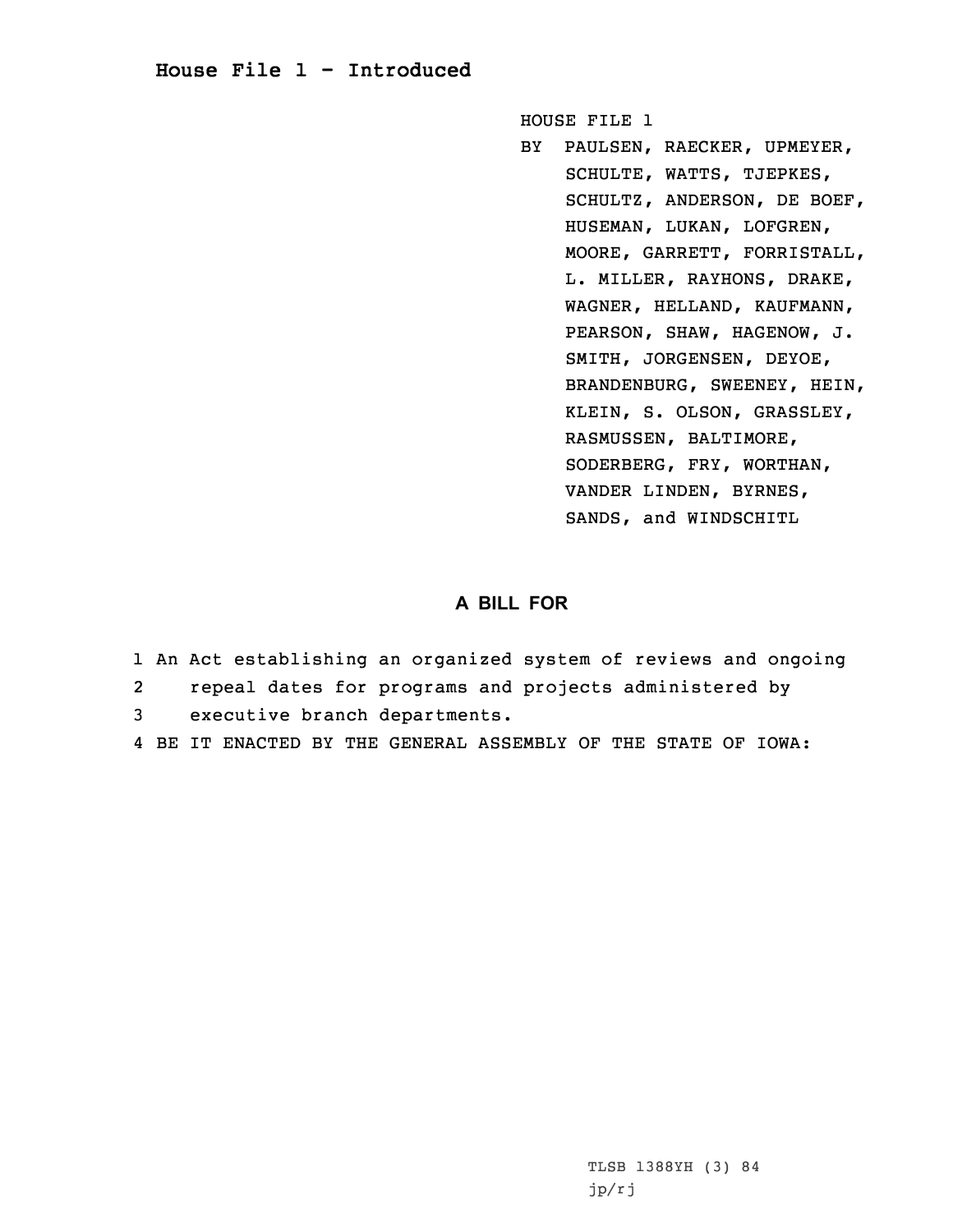1 Section 1. NEW SECTION. **8.71 Ongoing program review ——** 2 **repeal dates.**

 1. The general assembly finds that <sup>a</sup> regular review of the programs and projects administered by state government is necessary to determine whether each program and project is effectively and efficiently meeting the needs for which created and whether the needs remain applicable. The general assembly further finds that <sup>a</sup> regular, systematic review process can identify the programs and projects that are no longer relevant or functioning at <sup>a</sup> desirable level and can eliminate or reorganize those programs and projects so that state resources can be used most effectively or diverted to other priorities. 2. The committees on state government of the senate and house of representatives shall propose legislation for consideration by the Eighty-fourth General Assembly, 2012 Session, providing <sup>a</sup> staggered schedule for establishing an automatic repeal date for each program or project administered by <sup>a</sup> department of state government over the succeeding five-year period. The committees on state government shall consult with the office of the governor and the department of management in formulating the staggered schedule and the office and department shall cooperate in providing necessary information requested by either committee. The repeal date provisions shall be implemented in <sup>a</sup> manner so that any program or project that is reauthorized by law is again subject to automatic repeal five years after reauthorization.

## 27 EXPLANATION

 This bill addresses regular review of programs and projects administered by executive branch departments by providing for implementation of an organized system of ongoing repeal dates for the programs and projects. Code section 8.2 defines the term "department" to mean any executive department, commission, board, institution, bureau, office, or other agency of the state government, that uses, expends, or receives any state 35 funds.

-1-

LSB 1388YH (3) 84  $jp/rj$   $1/2$